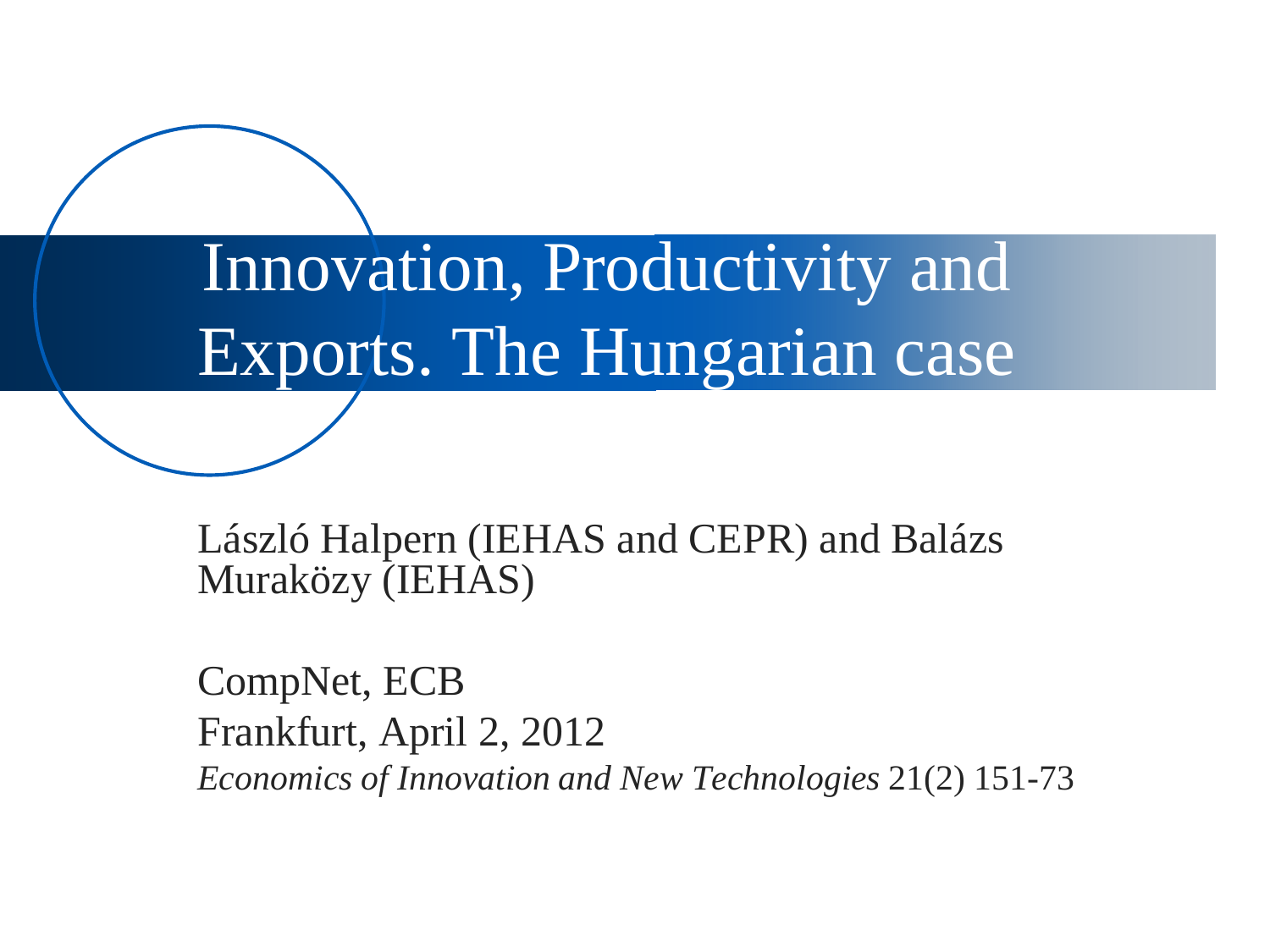## Motivation

- Relationship between innovative inputs, outputs and firm performance
- **Contributions** 
	- First analysis on Hungary
	- Different measures of performance
		- Labour productivity
		- **TFP**
		- Export performance
	- Heterogeneity between foreign and domestic firms
	- Public policy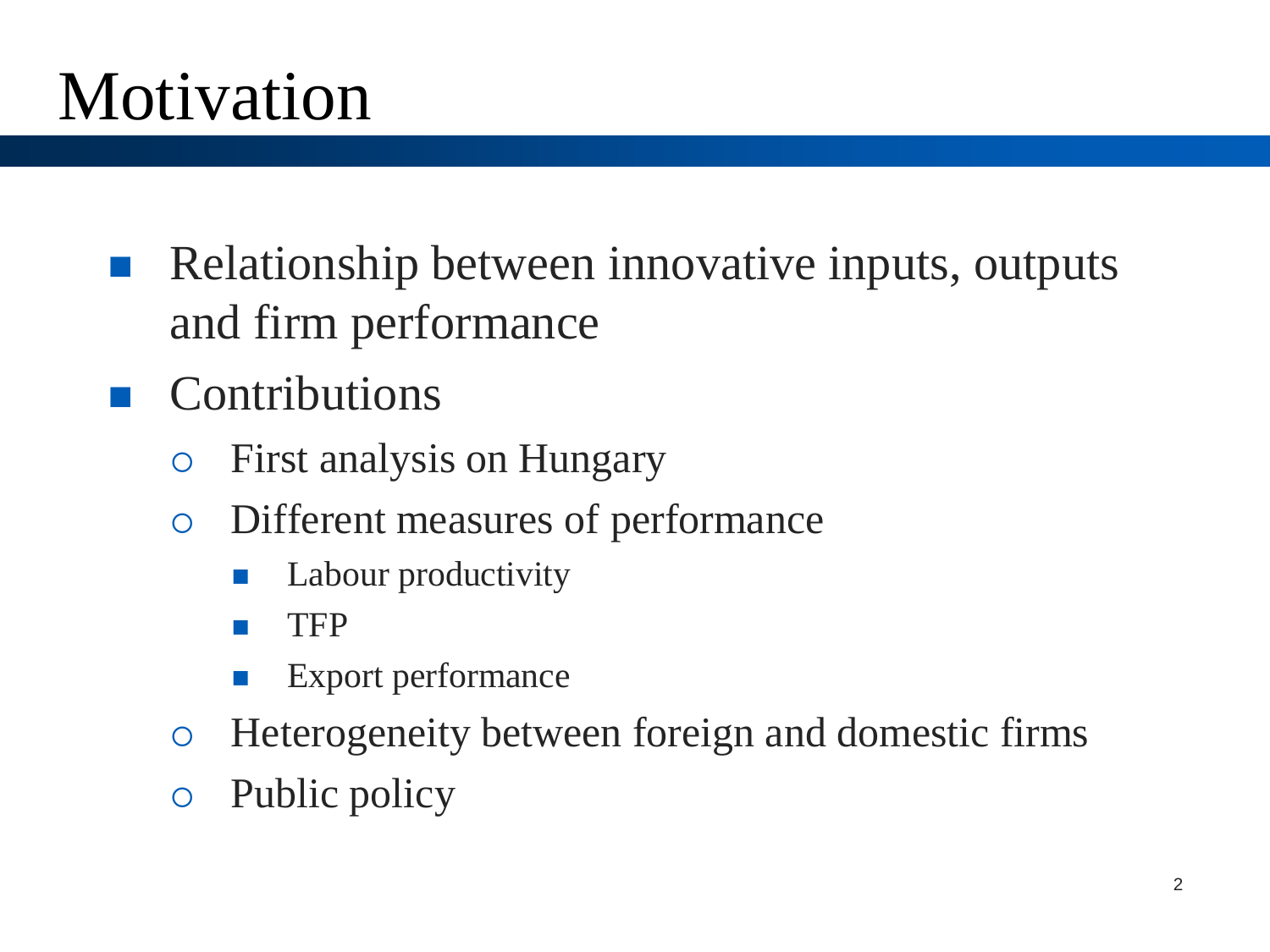## Outline

- Data and methodology
- **Base model results**
- **Heterogeneity** 
	- Foreign firms
- **Innovation and exports**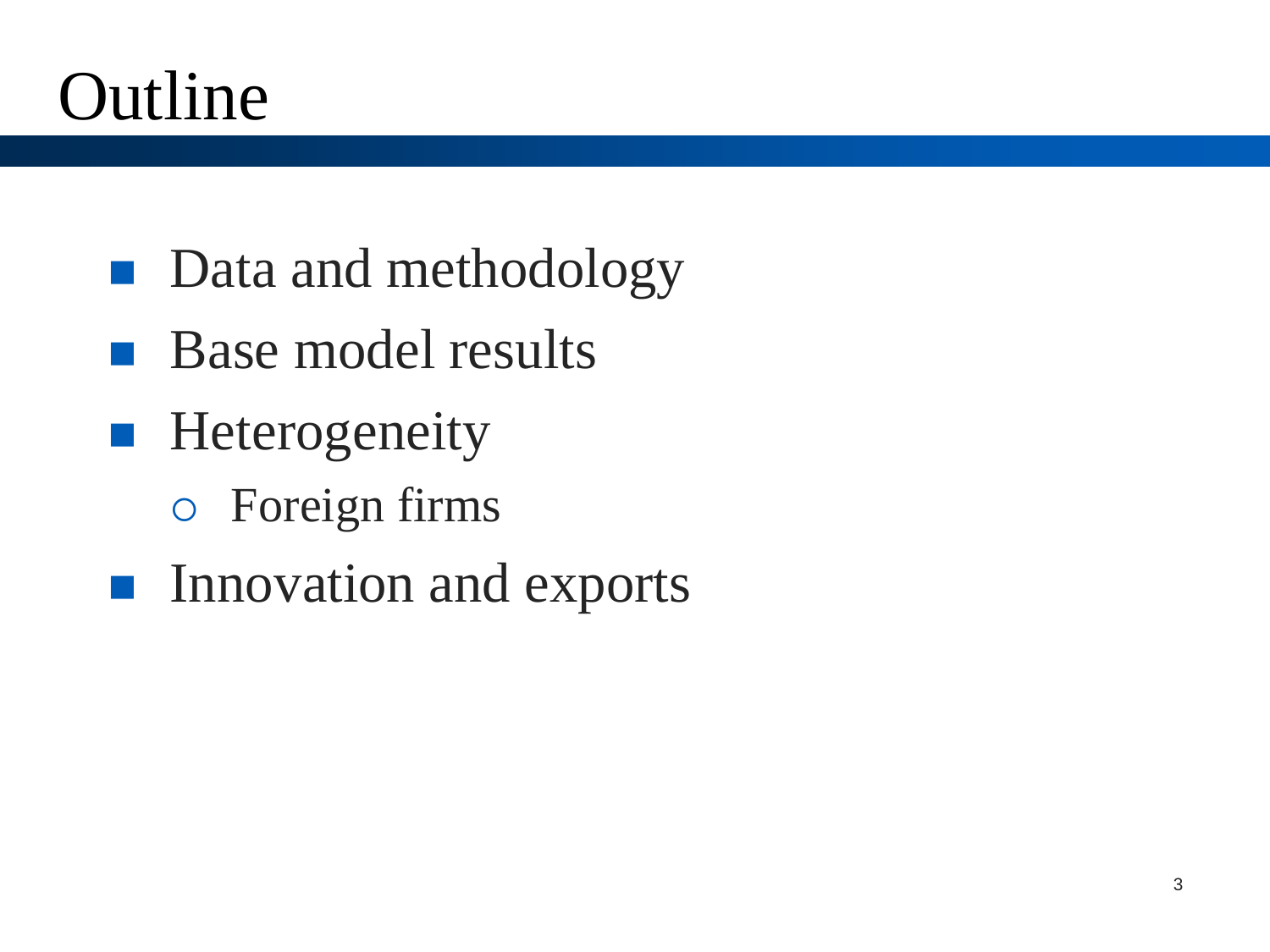### Data

- Hungarian firm-level Community Innovation Survey data from 2003 and 2006, and annual R&D survey data;
- CIS data can be merged with balance sheet data;
- Balance sheet data is a large annual firm-level panel, suitable for the estimation of different performance measures;
- Matched with detailed trade data (product, destination/origin, firm)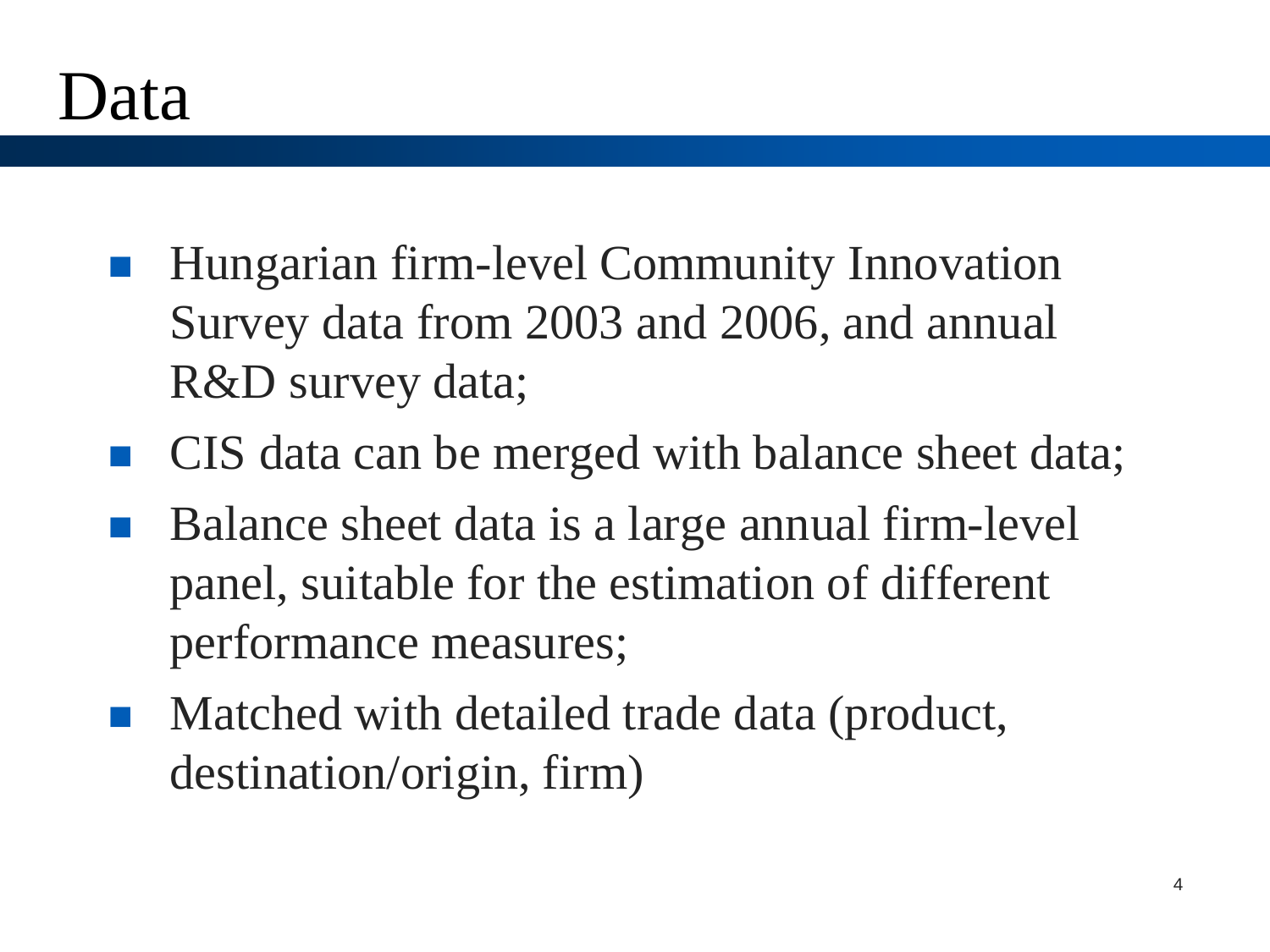# Sample

|                           | Total  | Merged |
|---------------------------|--------|--------|
|                           | sample |        |
| Observations              | 6514   | 3619   |
| Employees                 |        |        |
| $1 - 49$                  | 30.9   | 23.2   |
| 50-99                     | 17.0   | 14.3   |
| 100-249                   | 23.1   | 30.1   |
| 250-1000                  | 18.3   | 27.1   |
| >1000                     | 10.7   | 5.3    |
| Innovation                |        |        |
| <b>Continuous R&amp;D</b> | 7.6    | 9.0    |
| <b>Product innovation</b> | 21.5   | 25.4   |
| Process innovation        | 20.7   | 24.6   |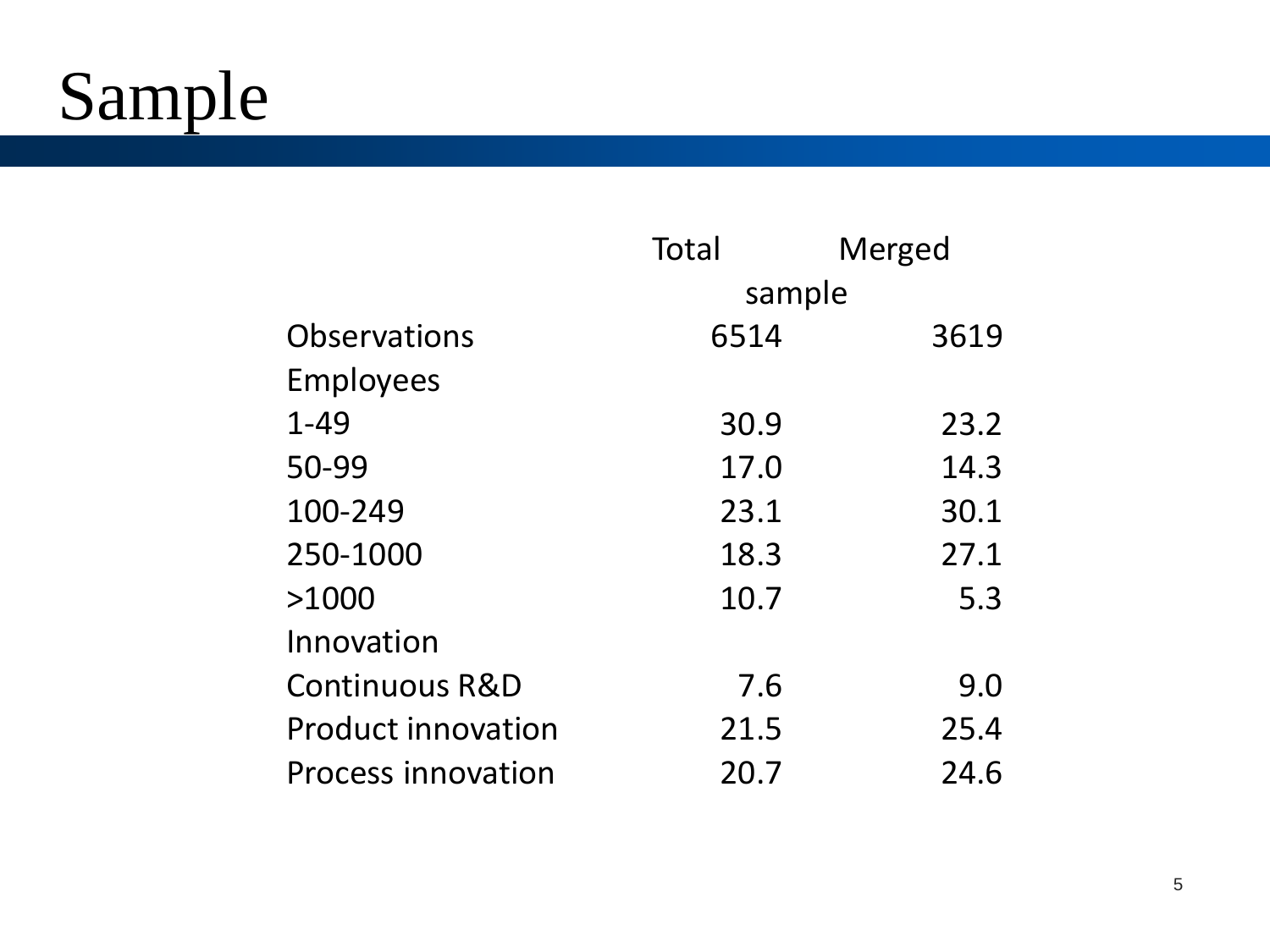### Innovation: inputs and outputs

|                                                                       |      | <b>France Germany</b> | <b>Spain</b> | <b>UK</b> |      | <b>HU 2004 HU 2006</b> |
|-----------------------------------------------------------------------|------|-----------------------|--------------|-----------|------|------------------------|
| Knowledge/innovation                                                  |      |                       |              |           |      |                        |
| Continuous R&D engagement %                                           | 35.0 | 39.5                  | 20.9         | 26.7      | 10.6 | 9.8                    |
| Log(R&D/employee) (continuous<br>R&D engagement)                      | 6.9  | 5.2                   | 4.3          | 3.6       | 4.8  | 4.9                    |
| Innovator (product and/or process<br>innovation) %                    | 52.9 | 65.8                  | 51.2         | 41.5      | 32.7 | 31.7                   |
| Process innovation %                                                  | 32.3 | 42.3                  | 34.7         | 27.1      | 21.5 | 20.1                   |
| Product innovation %                                                  | 44.6 | 54.7                  | 33.6         | 28.6      | 22.4 | 20.8                   |
| Share of sales with new products<br>(firms with product innovation) % | 16.5 | 29.5                  | 32.7         | 30.8      | 25.7 | 23.9                   |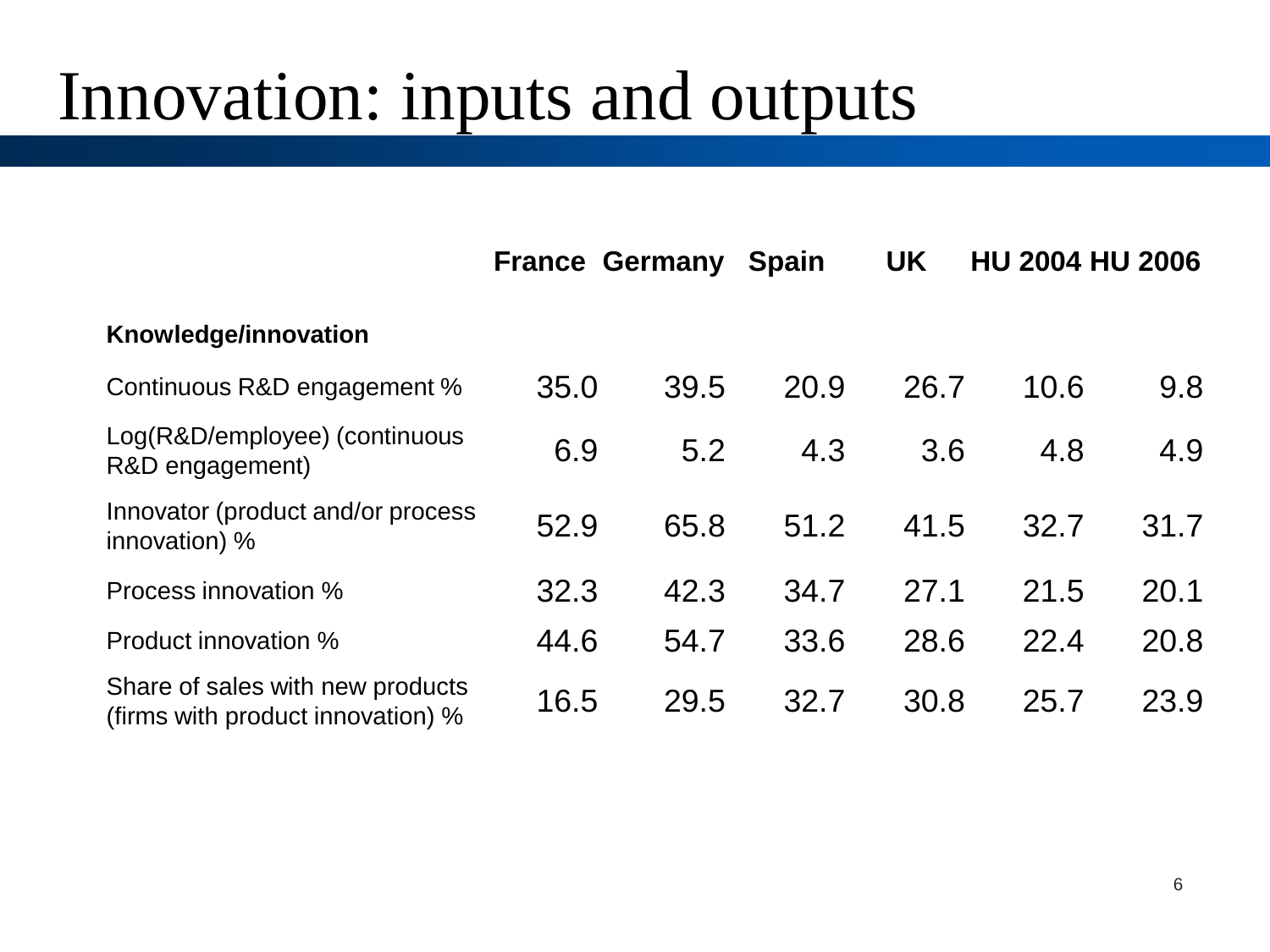### Differences in productivity

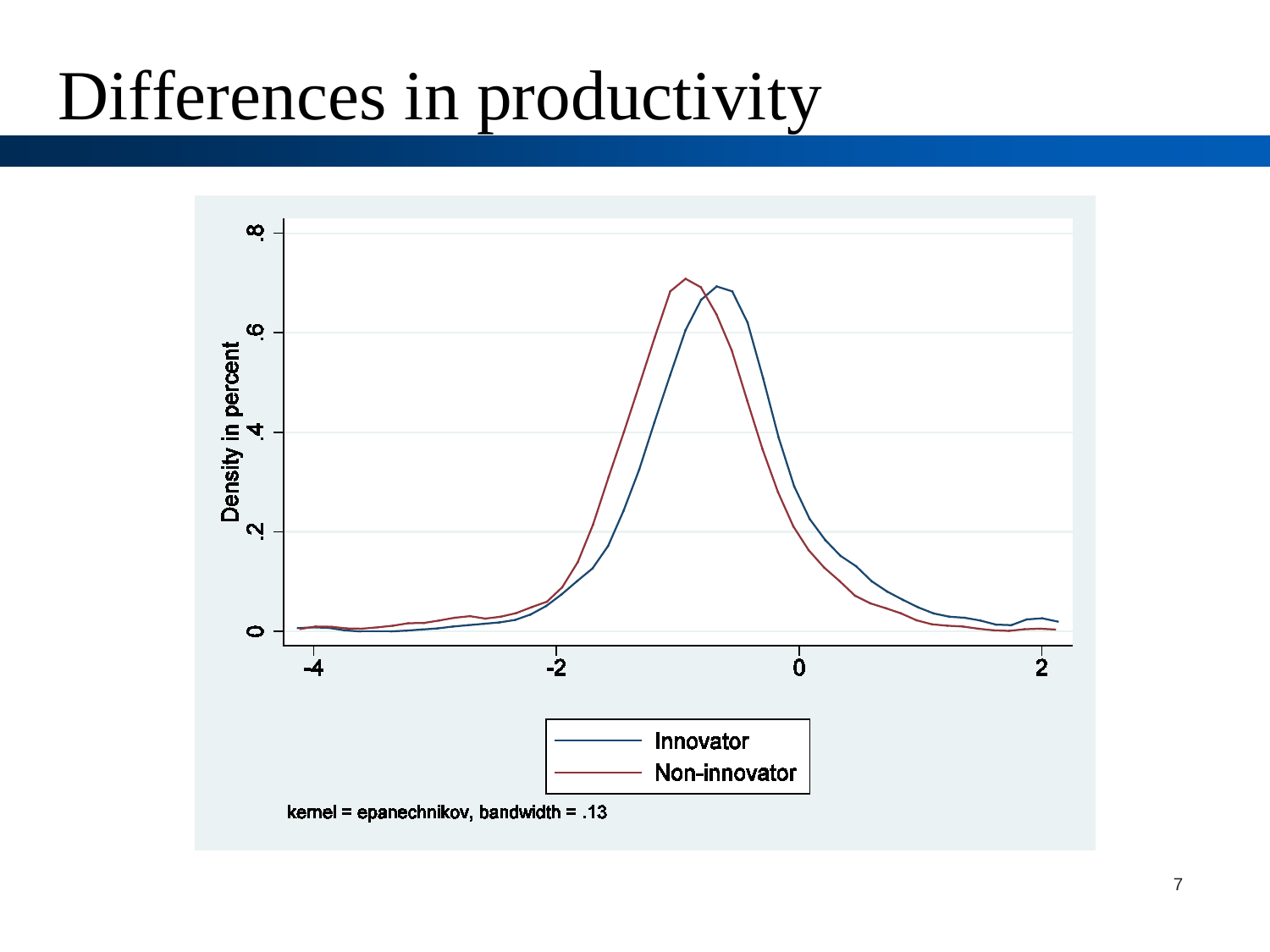### Structure

- (i) Decision on R&D investment;
- (ii) Intensity of R&D investment;
- (iii) Innovation production process or product;
- (iv) Performance (productivity, export) function, where innovation is an input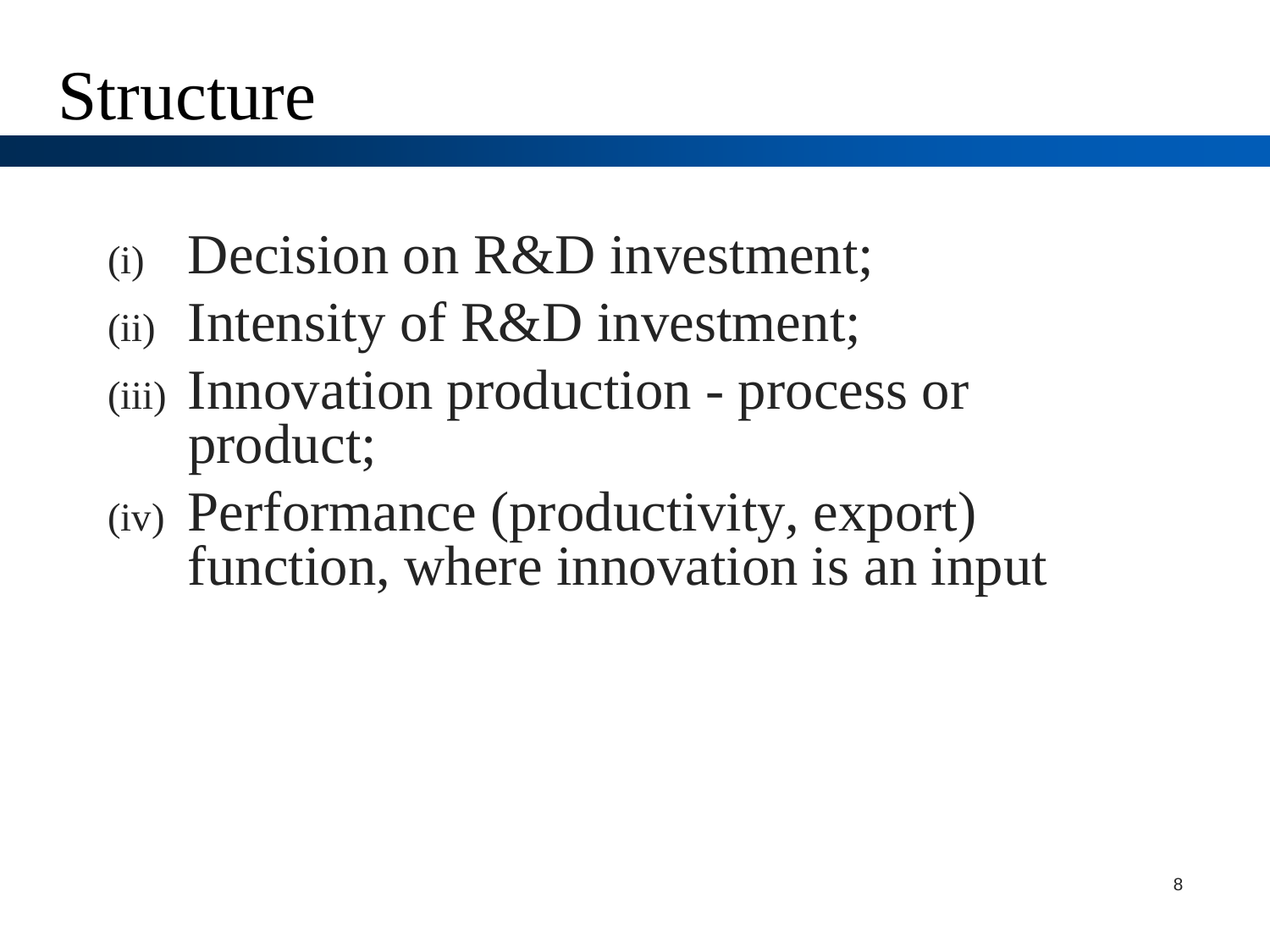# Methodology

- Following Crépon, Duguet and Mairesse (CDM) (1998) and Griffith, Huergo, Mairesse and Peters (GHMP) (2006)
	- It is widely used in the literature (e.g. van Leeuwen at al, 2008, Robin and Mairesse, 2008, Peters, 2008, Mairesse et al, 2009)
- Separate estimation of a system of equations:
	- R&D intensity Heckman or Generalised Tobit
	- Knowledge production function Biprobit model for product- and process innovation
	- Output production function labour productivity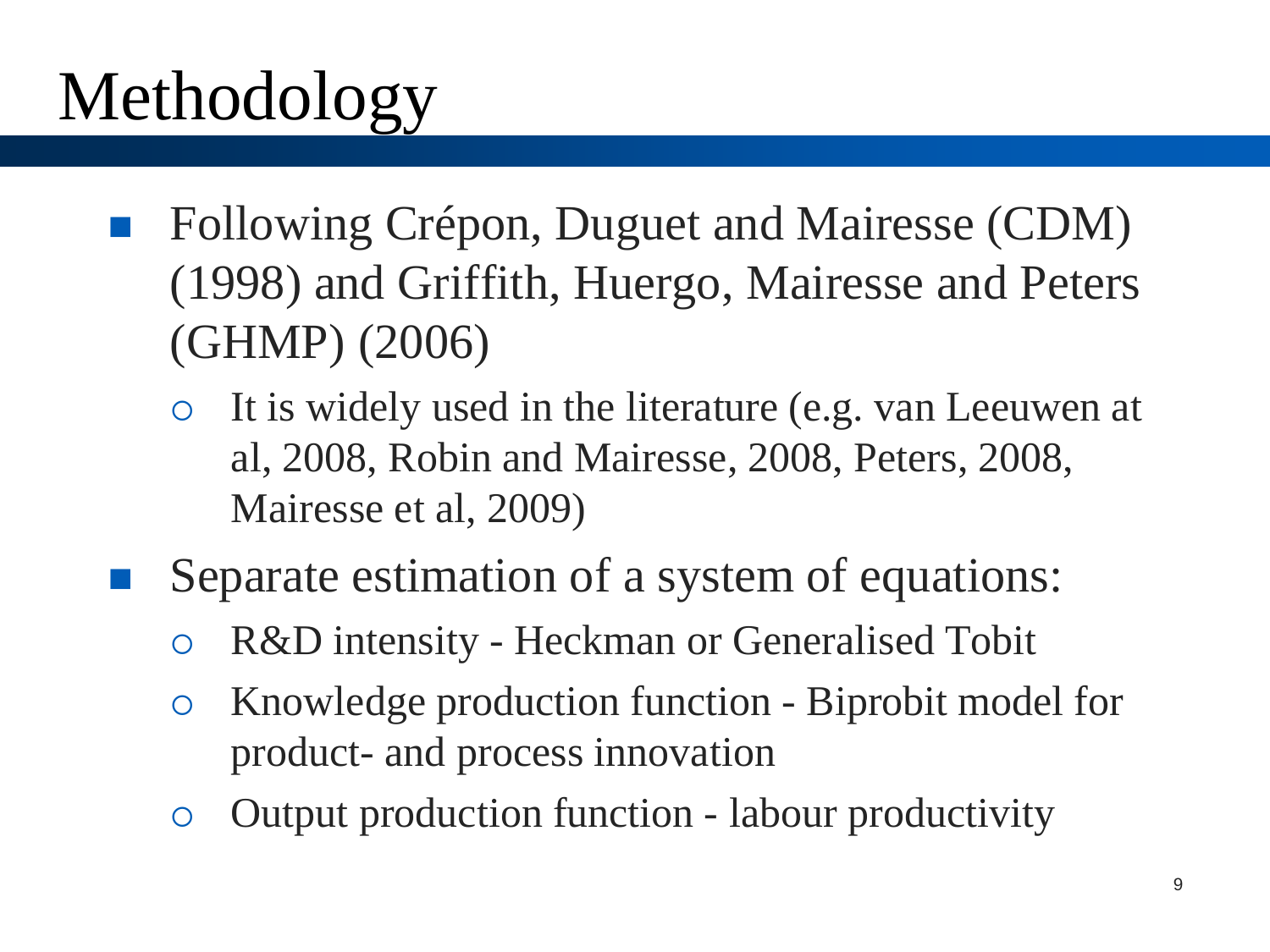### Econometric problems and their solutions in the CDM model

- Endogeneity and simultaneity of R&D and innovation
	- Step-by-step estimation, instrumenting R&D and innovative output from earlier steps
- Selection: only firms with higher expected return conduct R&D
	- Estimating the R&D intensity equation with generalised tobit
- R&D is only a noisy proxy for innovative input
	- Instrumented R&D input is used, knowledge- and output production functions are estimated for all firms
- **More** issues considered
	- Collinearity between different types of innovation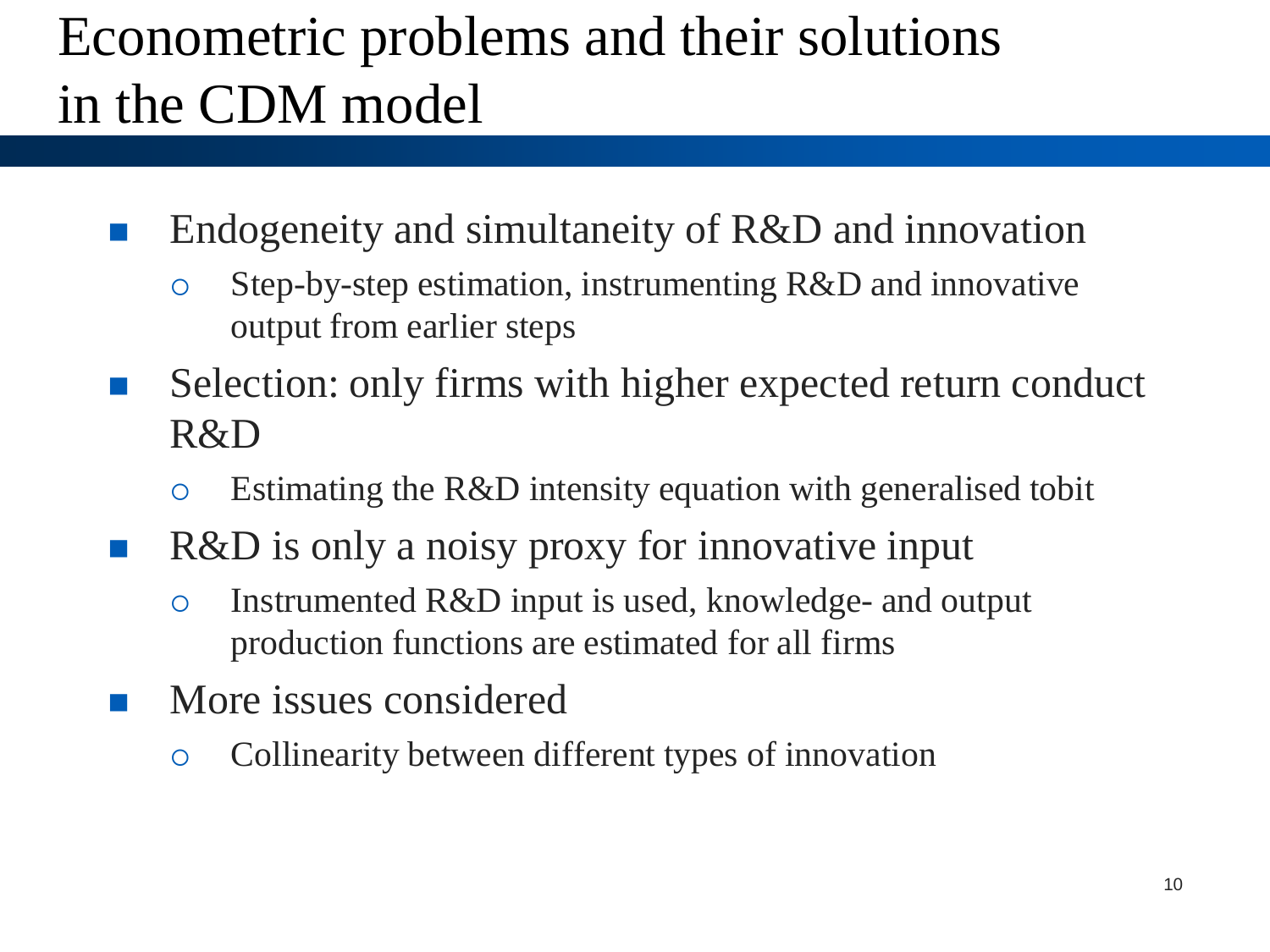### R&D selection

|                                             | (1)        |
|---------------------------------------------|------------|
| <b>VARIABLES</b>                            | Selection  |
| International competition                   | $0.038***$ |
| Formal protection                           | $0.064***$ |
| Average wage: 2nd quartile                  | $-0.079$   |
| Average wage: 3rd quartile                  | 0.310      |
| Average wage: 4th quartile                  | $0.486**$  |
| Subsidy from municipality                   | 0.052      |
| Subsidy from government                     | $0.120***$ |
| Subsidy from EU                             | $0.109***$ |
| Size: 50-99                                 | $0.051***$ |
| Size: 100-249                               | $0.086***$ |
| Size: >250                                  | $0.128***$ |
| <b>Observations</b>                         | 3,619      |
| Industry dummies                            | Yes        |
| Demand pull variables                       | <b>No</b>  |
| Information source variables                | <b>No</b>  |
| rho                                         | 0.819      |
| In likelihood                               | $-1430$    |
| Bootstrapped standard errors in parentheses |            |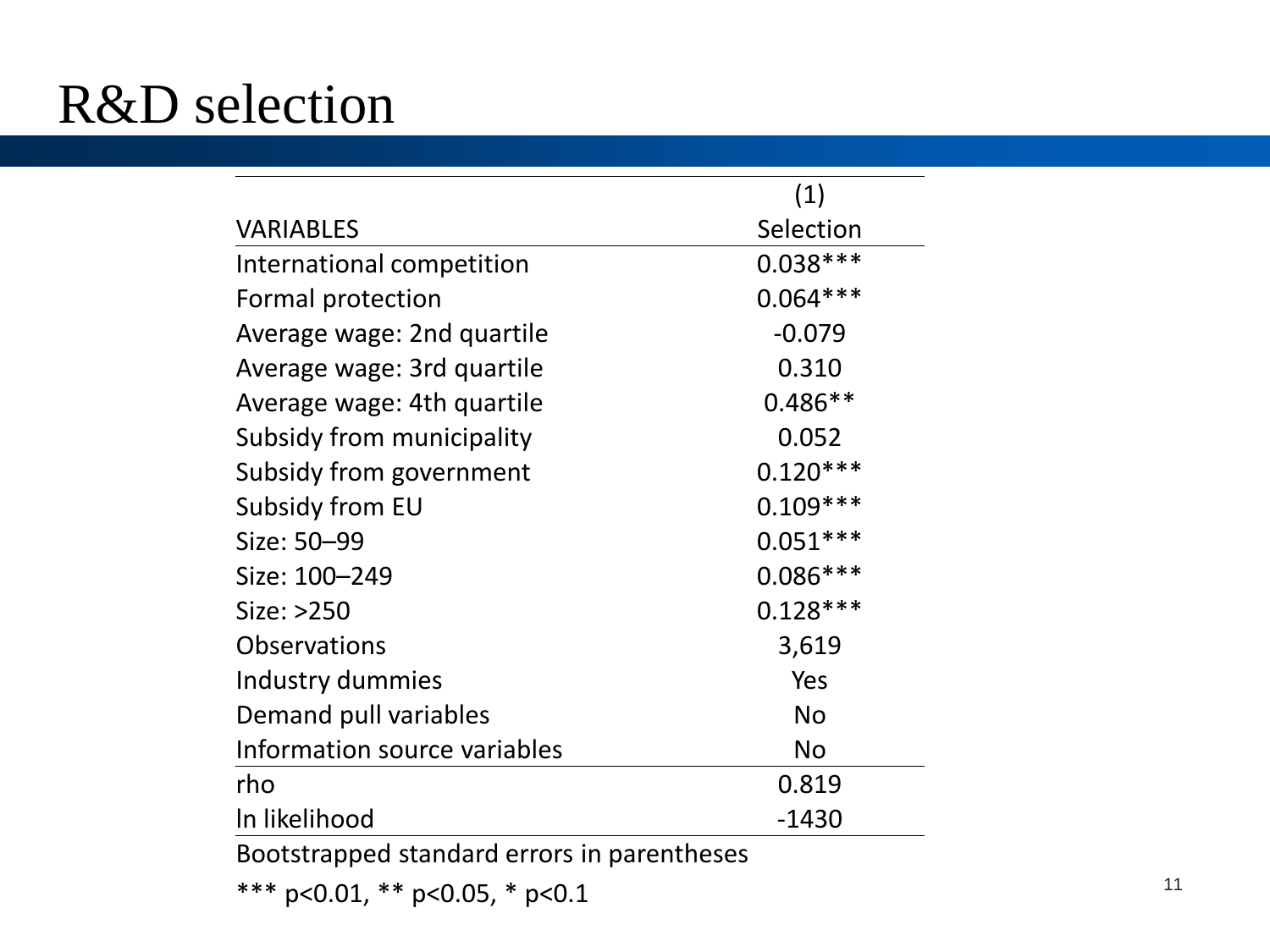### R&D selection and intensity

|                                             | (1)        | (2)                      |
|---------------------------------------------|------------|--------------------------|
| <b>VARIABLES</b>                            | Selection  | <b>R&amp;D</b> intensity |
| International competition                   | $0.038***$ | $1.610***$               |
| Formal protection                           | $0.064***$ | $1.176***$               |
| Average wage: 2nd quartile                  | $-0.079$   | 1.401                    |
| Average wage: 3rd quartile                  | 0.310      | 1.217                    |
| Average wage: 4th quartile                  | $0.486**$  | $2.146**$                |
| Subsidy from municipality                   | 0.052      | 0.283                    |
| Subsidy from government                     | $0.120***$ | $1.014***$               |
| Subsidy from EU                             | $0.109***$ | $1.226***$               |
| Size: 50-99                                 | $0.051***$ |                          |
| Size: 100-249                               | $0.086***$ |                          |
| Size: >250                                  | $0.128***$ |                          |
| <b>Observations</b>                         | 3,619      | 3,619                    |
| Industry dummies                            | Yes        | Yes                      |
| Demand pull variables                       | <b>No</b>  | Yes                      |
| Information source variables                | <b>No</b>  | Yes                      |
| rho                                         | 0.819      | 0.819                    |
| In likelihood                               | $-1430$    | $-1430$                  |
| Rootstronped standard errors in parentheses |            |                          |

Bootstrapped standard errors in parentheses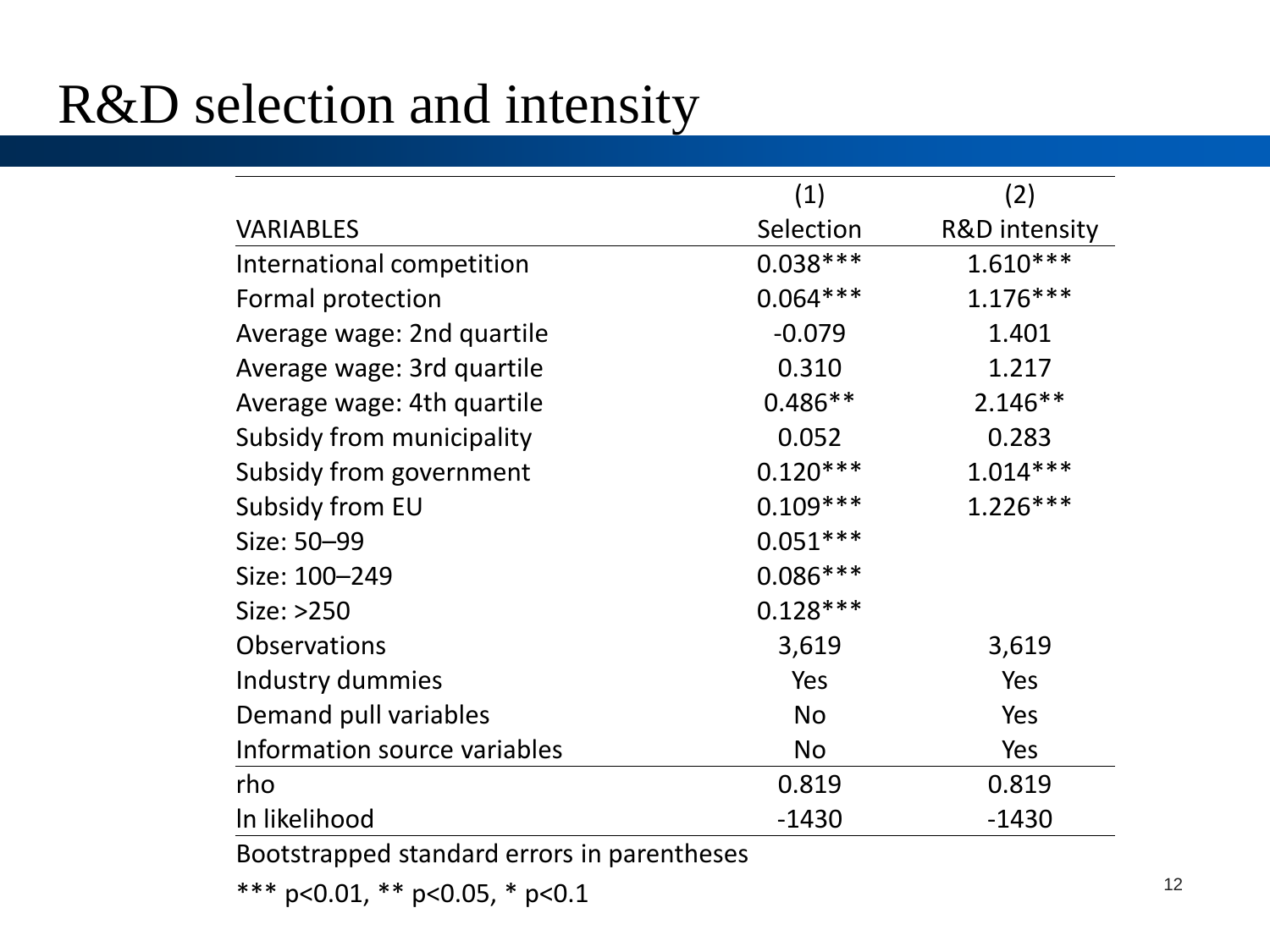# Knowledge production function

|                                             | (1)       | (2)        |
|---------------------------------------------|-----------|------------|
| <b>VARIABLES</b>                            | product   | process    |
| <b>Predicted R&amp;D</b>                    | $0.345**$ | $0.403**$  |
| International competition                   | $-0.116$  | $-0.500$   |
| Formal protection                           | 0.106     | $-0.231$   |
| Size: 50-99                                 | $-0.136$  | 0.023      |
| Size: 100-249                               | 0.004     | $0.191**$  |
| Size: >250                                  | $-0.062$  | $0.264***$ |
| Average wage: 2nd quartile                  | $-0.577$  | $-0.329$   |
| Average wage: 3rd quartile                  | $-0.457$  | $-0.347$   |
| Average wage: 4th quartile                  | $-0.658$  | $-0.521$   |
| Industry dummies                            | Yes       | Yes        |
| Demand pull variables                       | Yes       | Yes        |
| Information source variables                | Yes       | Yes        |
| Ln likelihood                               | $-2,279$  | $-2,279$   |
| Rho                                         | 0.347     | 0.347      |
| <b>Observations</b>                         | 3,619     | 3,619      |
| Bootstrapped standard errors in parentheses |           |            |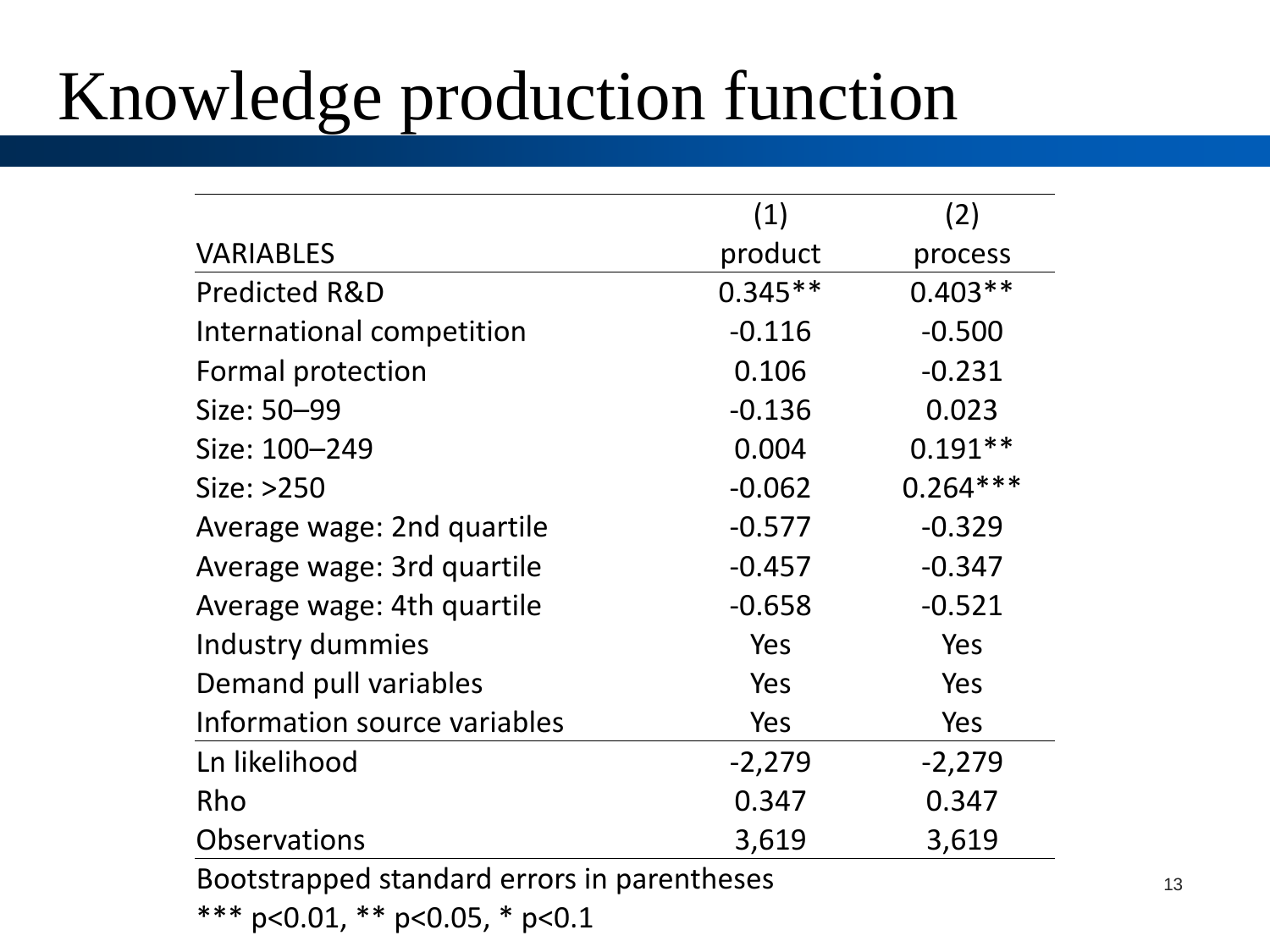#### Output production function: labour productivity

|                                             | (1)                 |
|---------------------------------------------|---------------------|
| <b>VARIABLES</b>                            | Labour productivity |
| pred. process                               | 0.032               |
| pred. product                               | 0.091               |
|                                             |                     |
| Capital intensity                           | $0.290***$          |
| Size: 50-99                                 | 0.013               |
| Size: 100-249                               | $0.083**$           |
| Size: >250                                  | $0.146***$          |
| Industry dummies                            | Yes                 |
| R-squared                                   | 0.359               |
| <b>Observations</b>                         | 3,549               |
| Bootstrapped standard errors in parentheses |                     |
| ***0.04 **0.05 *0.4                         |                     |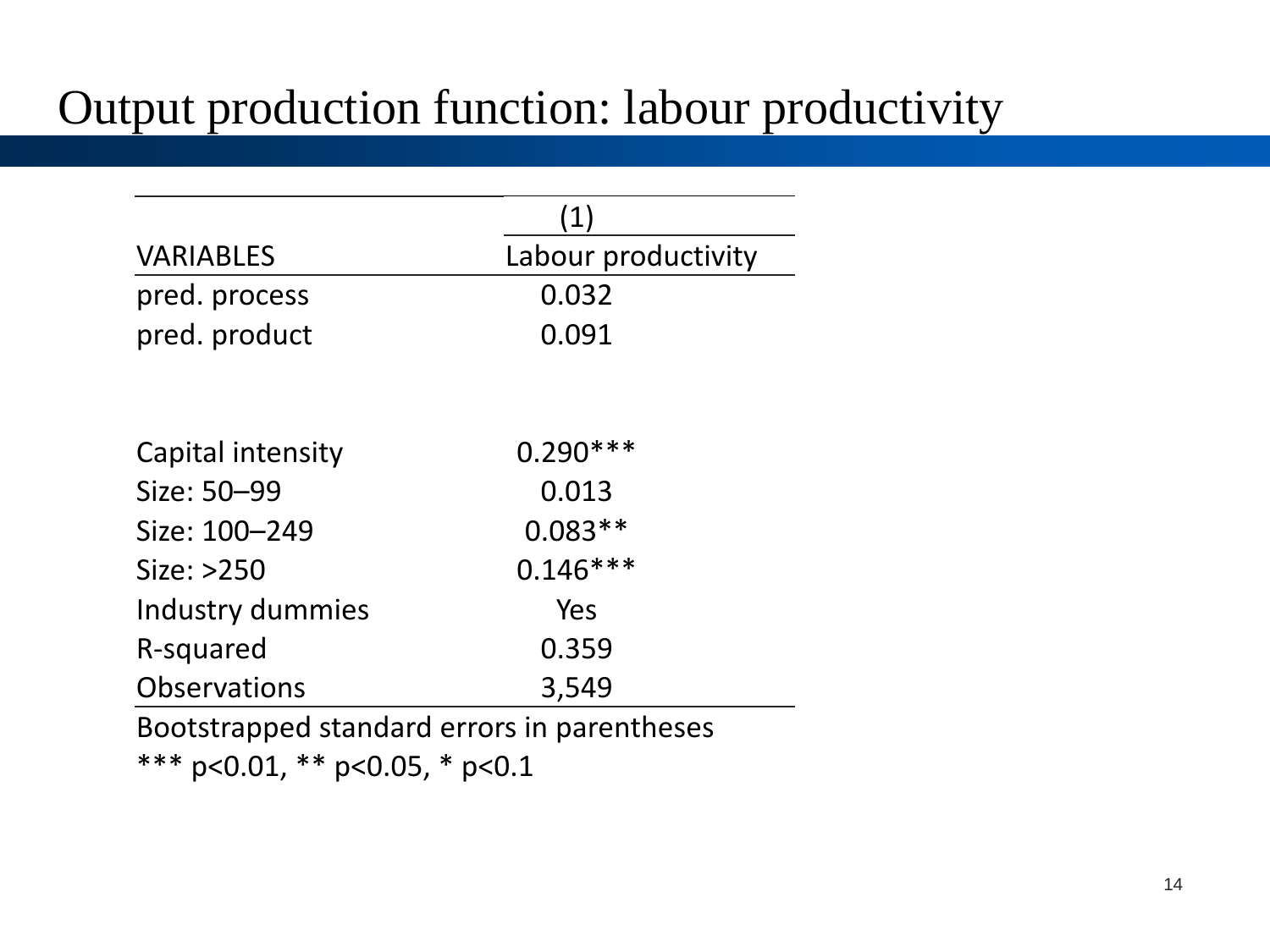#### Output production function: labour productivity

|                                             | (1)                 | (2)        |  |  |
|---------------------------------------------|---------------------|------------|--|--|
| <b>VARIABLES</b>                            | Labour productivity |            |  |  |
| pred. process                               | 0.032               |            |  |  |
| pred. product                               | 0.091               | $0.120***$ |  |  |
|                                             |                     |            |  |  |
| Capital intensity                           | $0.290***$          | $0.290***$ |  |  |
| Size: 50-99                                 | 0.013               | 0.018      |  |  |
| Size: 100-249                               | $0.083**$           | $0.089**$  |  |  |
| Size: >250                                  | $0.146***$          | $0.158***$ |  |  |
| Industry dummies                            | Yes                 | Yes        |  |  |
| R-squared                                   | 0.359               | 0.358      |  |  |
| <b>Observations</b>                         | 3,549               | 3,549      |  |  |
| Bootstrapped standard errors in parentheses |                     |            |  |  |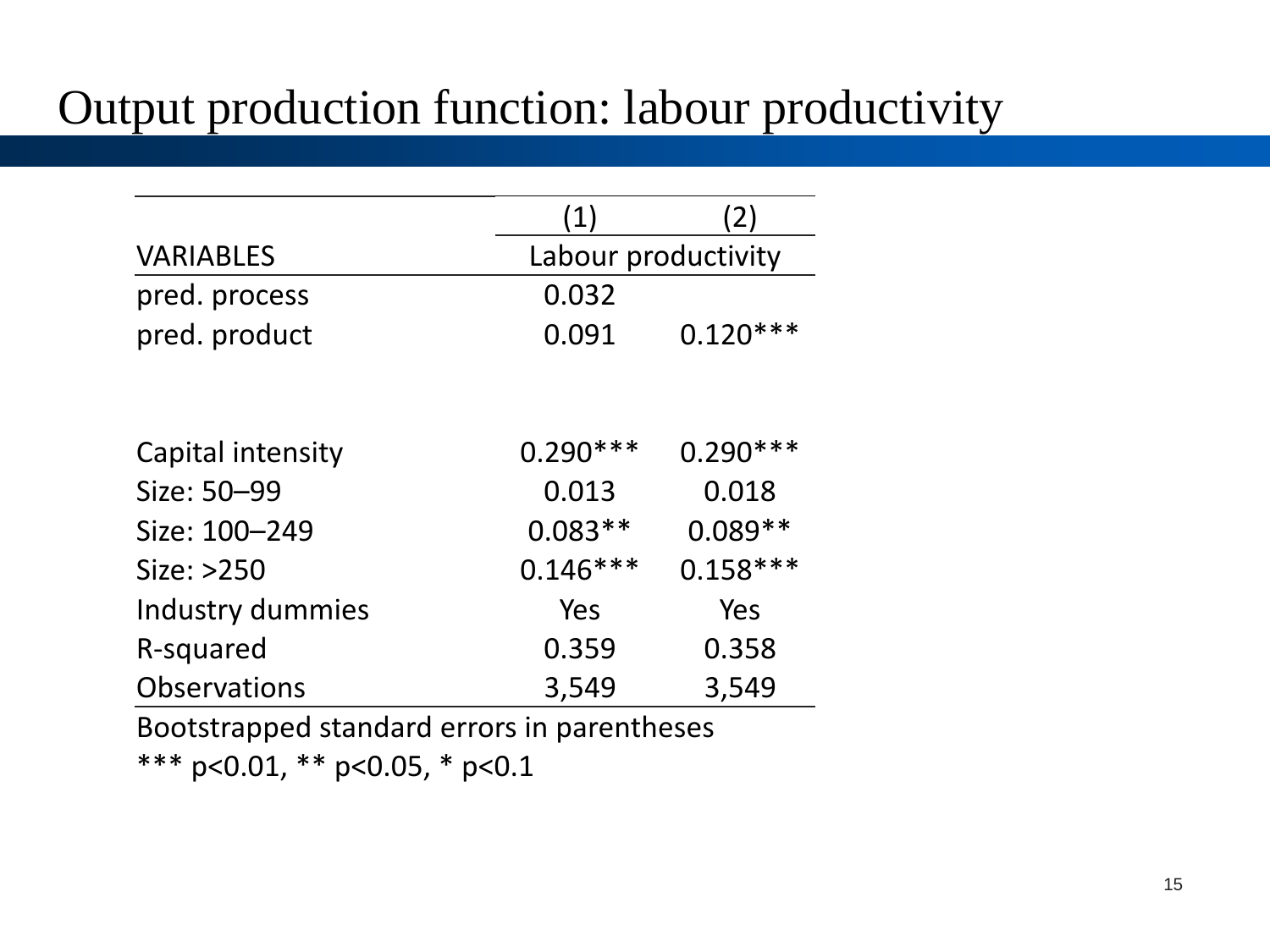#### Output production function: labour productivity

| (1)        | (2)        | $\left(3\right)$ | $\left( 4\right)$   |
|------------|------------|------------------|---------------------|
|            |            |                  |                     |
| 0.032      |            |                  |                     |
| 0.091      | $0.120***$ |                  |                     |
|            |            | $0.353***$       |                     |
|            |            |                  | $0.352***$          |
| $0.290***$ | $0.290***$ | $0.291***$       | $0.296***$          |
| 0.013      | 0.018      | 0.009            | 0.012               |
| $0.083**$  | $0.089**$  | $0.088**$        | $0.106***$          |
| $0.146***$ | $0.158***$ | $0.150***$       | $0.178***$          |
| Yes        | Yes        | Yes              | Yes                 |
| 0.359      | 0.358      | 0.356            | 0.351               |
| 3,549      | 3,549      | 3,549            | 3,549               |
|            |            |                  | Labour productivity |

Bootstrapped standard errors in parentheses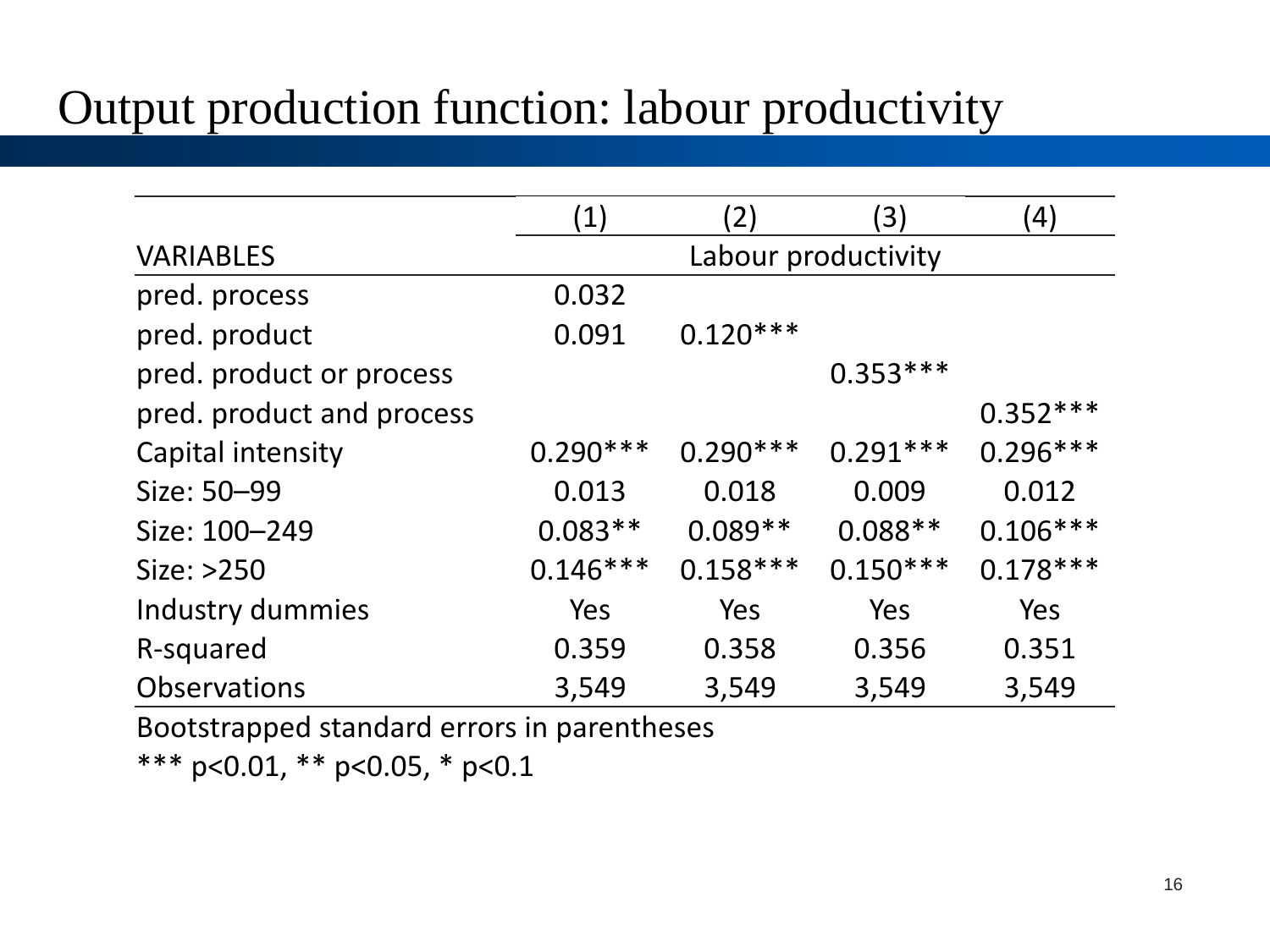## Output production function: TFP

|                           | (5)                       | (6)        |            | (8)        |  |
|---------------------------|---------------------------|------------|------------|------------|--|
| <b>VARIABLES</b>          | Total factor productivity |            |            |            |  |
| pred. process             | 0.034                     |            |            |            |  |
| pred. product             | 0.070                     | $0.100***$ |            |            |  |
| pred. product or process  |                           |            | $0.298***$ |            |  |
| pred. product and process |                           |            |            | $0.284***$ |  |
| Size: 50-99               | $0.107***$                | $0.112***$ | $0.105***$ | $0.108***$ |  |
| Size: 100-249             | $0.309***$                | $0.316***$ | $0.315***$ | $0.333***$ |  |
| Size: >250                | $0.633***$                | $0.646***$ | $0.640***$ | $0.669***$ |  |
| Industry dummies          | <b>Yes</b>                | Yes        | Yes        | Yes        |  |
| R-squared                 | 0.224                     | 0.224      | 0.221      | 0.216      |  |
| <b>Observations</b>       | 3,492                     | 3,492      | 3,492      | 3,492      |  |

Bootstrapped standard errors in parentheses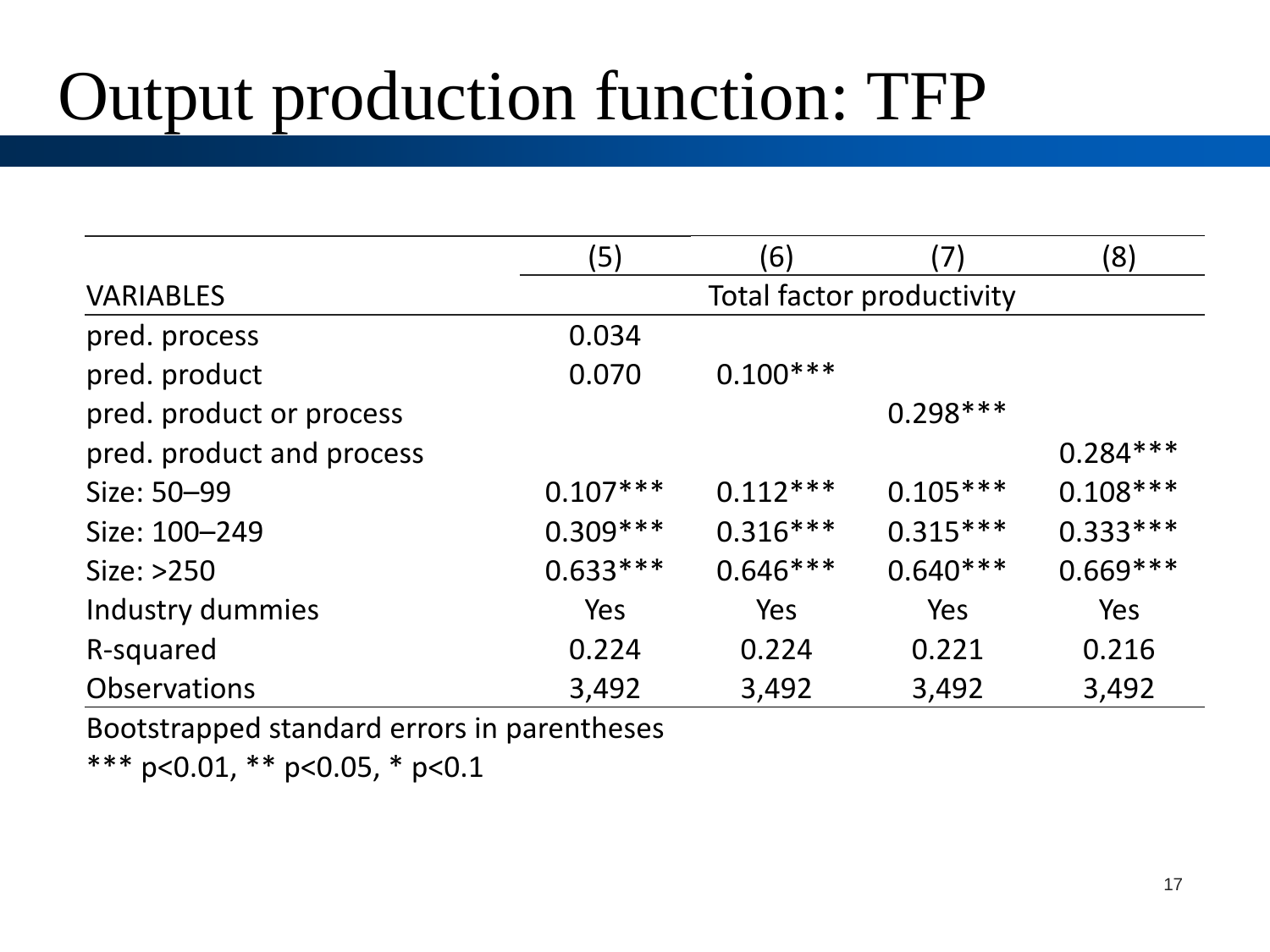### Domestic and foreign firms

|                          | 2003     |      | 2006                     |      |
|--------------------------|----------|------|--------------------------|------|
|                          | Domestic |      | Foreign Domestic Foreign |      |
| Observation              | 1671     | 714  | 701                      | 457  |
| Share conducting R&D %   |          | 16   | 12                       | 18   |
| R&D intensity, log       | $-0.34$  | 0.09 | $-1.14$                  | 0.01 |
| Product innovators %     | 19       | 34   | 23                       | 37   |
| Process innovators %     | 18       | 30   | 24                       | 35   |
| Innovators, share %      | 26       | 41   | 35                       | 48   |
| Labour productivity. Log | 1.04     | 1.69 | 1.16                     | 1.79 |
| TFP. log                 | 0.54     | 1.1  | 0.68                     | 1.63 |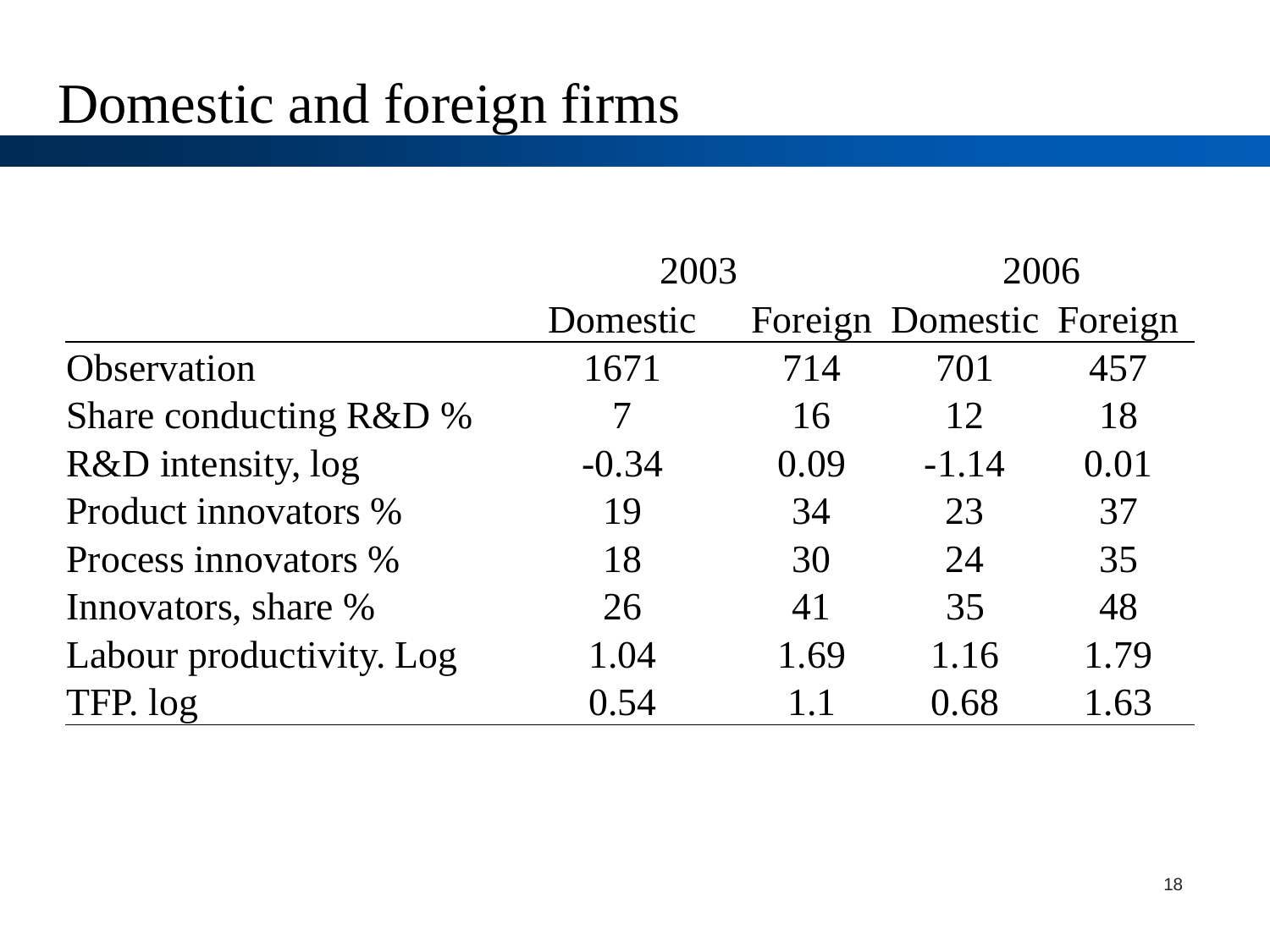## Foreign vs. domestic firms (1)

|                       | R&D         | R&D intensity | product     | process     |
|-----------------------|-------------|---------------|-------------|-------------|
| Foreign               | $-0.000$    | $-0.004$      | $-0.026$    | $-0.072$    |
| Predicted R&D         |             |               | $0.363$ *** | $0.412**$   |
| Foreign*Predicted R&D |             |               | $-0.064$    | $-0.014$    |
| Size: 50–99           | $0.050$ *** | $0.410***$    | $-0.144$    | 0.020       |
| Size: 100-249         | $0.086$ *** | $0.705$ ***   | $-0.001$    | $0.187**$   |
| Size: $>250$          | $0.129$ *** | $0.940$ ***   | $-0.068$    | $0.256$ *** |
| <b>Observations</b>   | 3,619       | 3,619         | 3,619       | 3,619       |
| Ln likelihood         | $-1429$     | $-1429$       | $-2278.1$   | $-2278.1$   |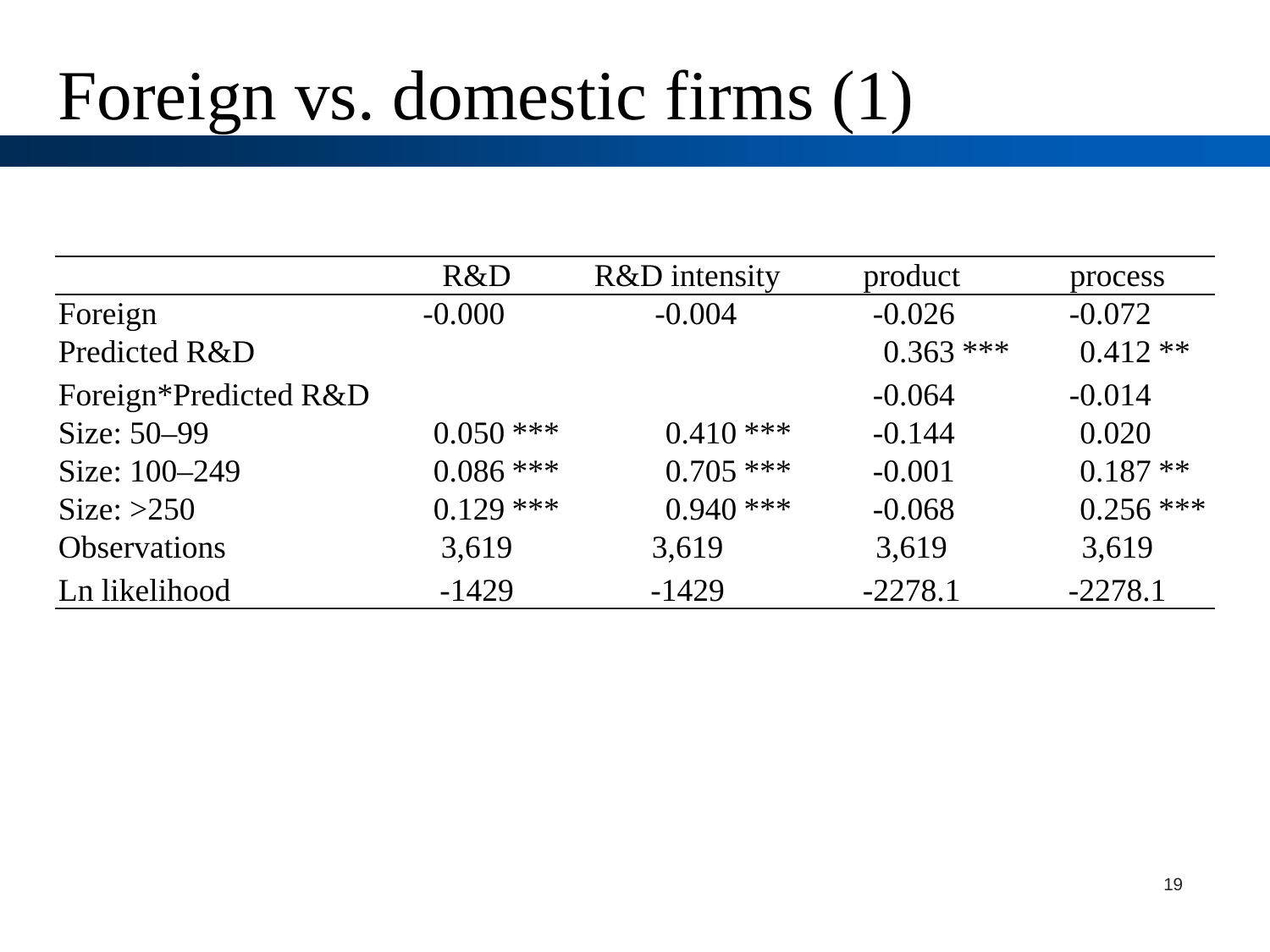## Foreign vs. domestic firms (2)

|                                   | Labour productivity |             |             | <b>TFP</b>  |
|-----------------------------------|---------------------|-------------|-------------|-------------|
| Foreign                           | $0.419***$          | $0.460$ *** | $0.276$ *** | $0.350$ *** |
| Predicted product                 | $0.116$ ***         |             | $0.105$ *** |             |
| Foreign*predicted product         | $-0.035$            |             | $-0.055**$  |             |
| Pred. process and product         |                     | $0.318$ *** |             | $0.284$ *** |
| Foreign*Pred. process and product |                     | $-0.012$    |             | $-0.107$    |
| Size: 50–99                       | $-0.011$            | $-0.018$    | $0.086**$   | $0.082**$   |
| Size: 100–249                     | 0.027               | 0.042       | $0.263$ *** | $0.277$ *** |
| Size: $>250$                      | 0.044               | 0.058       | $0.545***$  | $0.561$ *** |
| <b>Observations</b>               | 3,549               | 3,549       | 3,492       | 3,492       |
| R-squared                         | 0.400               | 0.395       | 0.258       | 0.252       |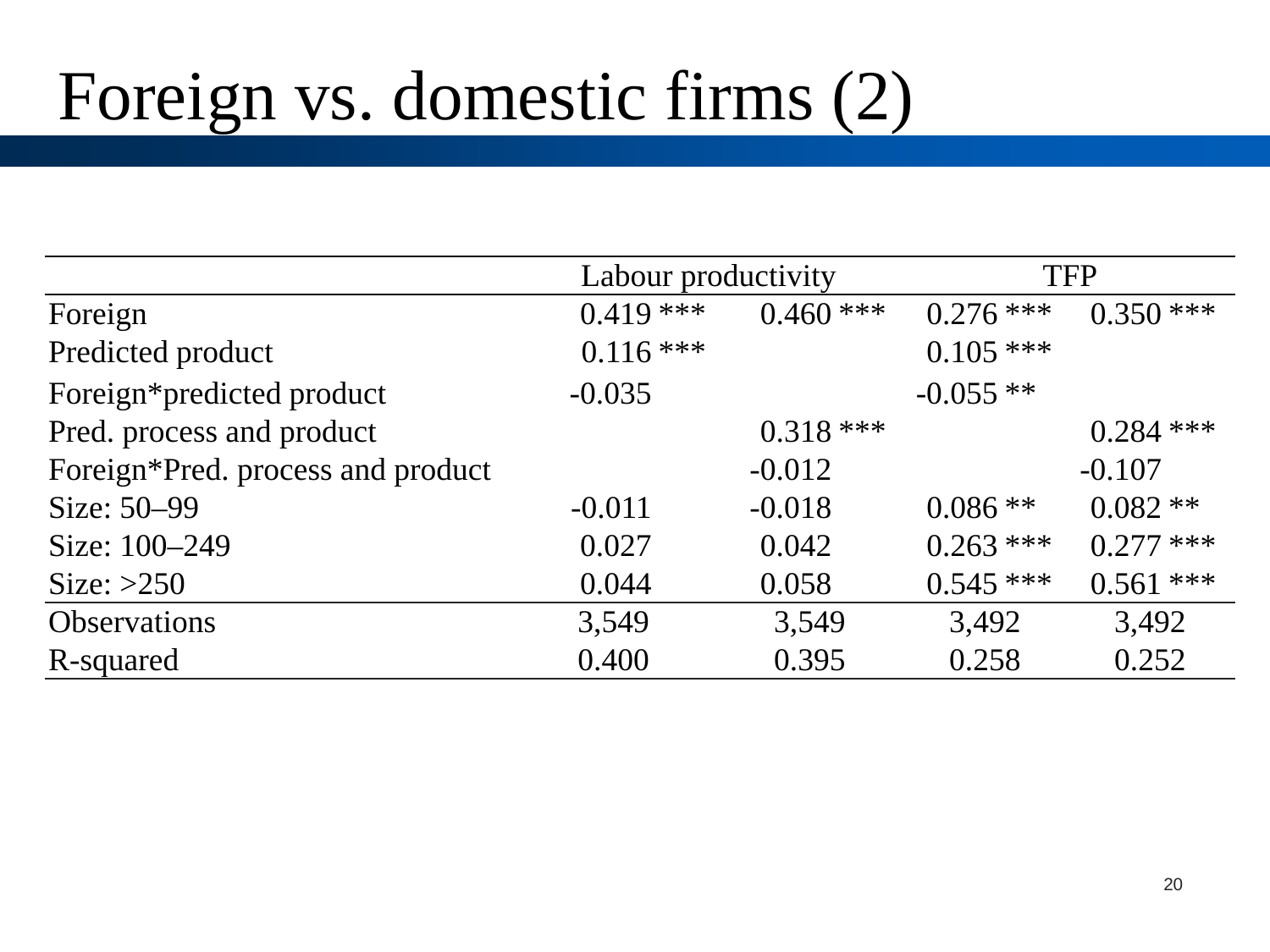### Innovation and export performance

|                           | Exporter    |              |  |
|---------------------------|-------------|--------------|--|
| pred. product or process  | $0.859$ *** |              |  |
| pred. product and process |             | ***<br>1.043 |  |
| Size: 50-99               | $0.267$ *** | 0.271<br>*** |  |
| Size: 100-249             | $0.487$ *** | 0.518<br>*** |  |
| Size: $>250$              | $0.585$ *** | ***<br>0.640 |  |
| Industry dummies          | Yes         | Yes          |  |
| <b>Pseudo R-squared</b>   | 0.211       | 0.207        |  |
| Ln likelihood             | $-1,775.8$  | $-1,785.5$   |  |
| <b>Observations</b>       | 3,614       | 3,614        |  |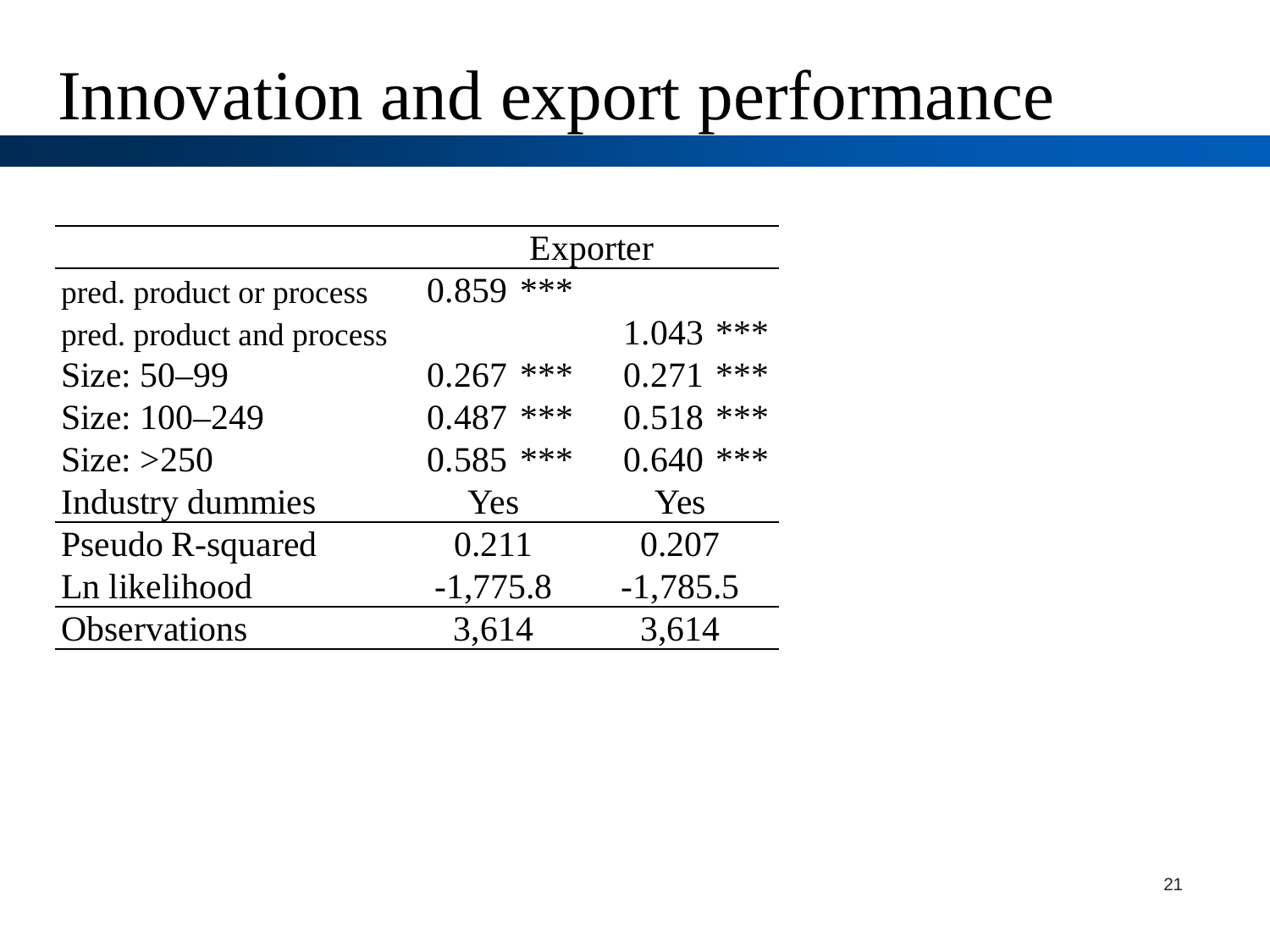### Innovation and export performance

|                           | Exporter    |              | Export share |                |
|---------------------------|-------------|--------------|--------------|----------------|
| pred. product or process  | $0.859$ *** |              | ***<br>0.081 |                |
| pred. product and process |             | ***<br>1.043 |              | ***<br>0.075   |
| Size: 50-99               | $0.267$ *** | ***<br>0.271 | $0.084$ ***  | $0.086$ ***    |
| Size: 100-249             | $0.487$ *** | $0.518$ ***  | ***<br>0.179 | $0.184$ ***    |
| Size: $>250$              | $0.585$ *** | ***<br>0.640 | ***<br>0.239 | ***<br>0.247   |
| <b>Industry dummies</b>   | Yes         | Yes          | <b>Yes</b>   | Yes            |
| <b>Pseudo R-squared</b>   | 0.211       | 0.207        | $\equiv$     | $\blacksquare$ |
| Ln likelihood             | $-1,775$    | $-1,785$     | $-1,997$     | $-2,000$       |
| Observations              | 3,614       | 3,614        | 3,619        | 3,619          |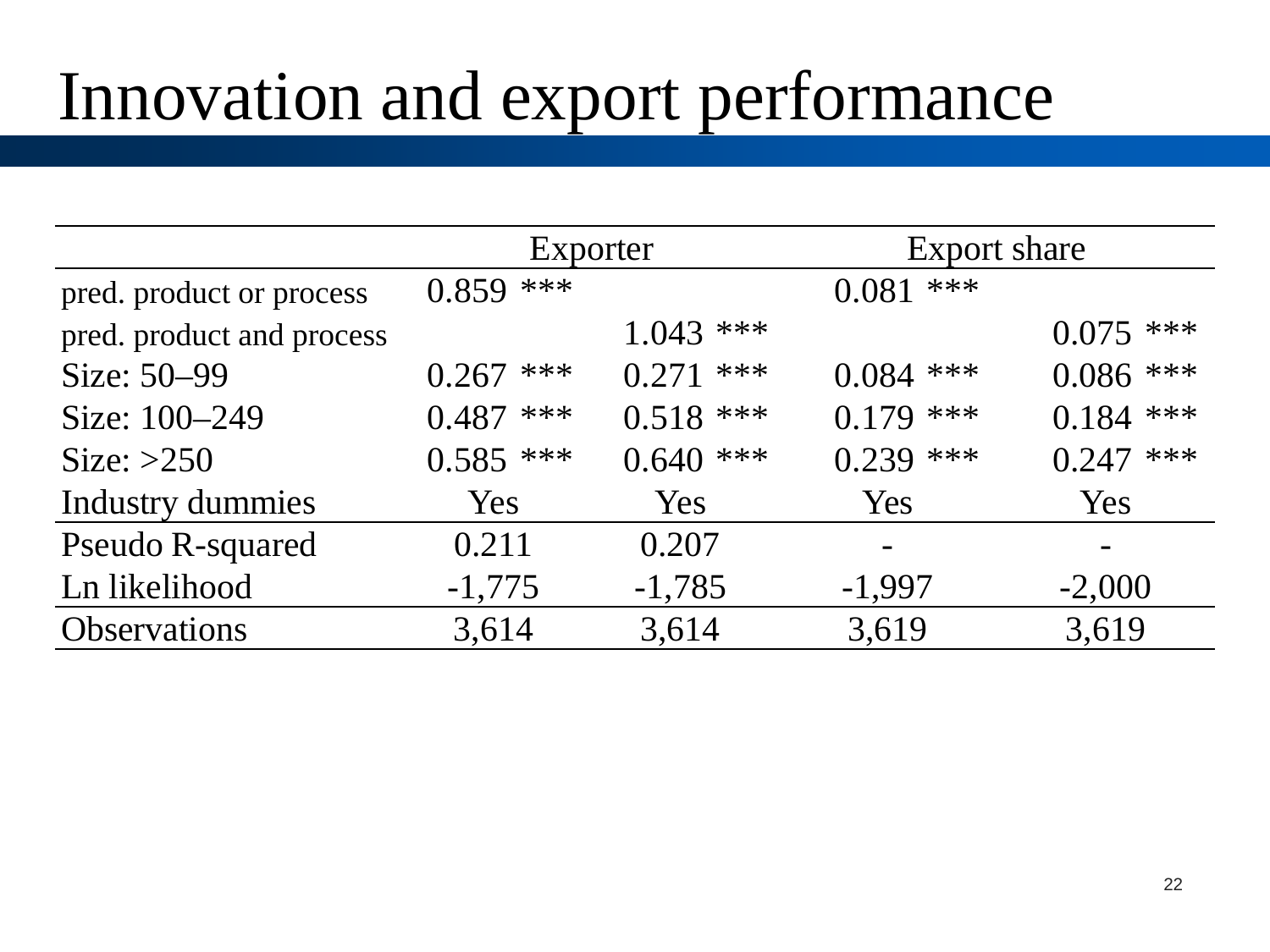# Decomposition of export (1)

| Variables                 | <b>Markets</b> |             | Products    |               |
|---------------------------|----------------|-------------|-------------|---------------|
| <b>Estimator</b>          | Poisson        |             |             |               |
| pred. product or process  | $0.565$ ***    |             | $0.440$ *** |               |
| pred. product and process |                | $0.529$ *** |             | ***<br>0.441  |
| Size: 50–99               | ***<br>0.320   | $0.330$ *** | $0.252$ **  | $**$<br>0.257 |
| Size: 100–249             | $0.429$ ***    | $0.465$ *** | $0.257$ *** | $0.280$ ***   |
| Size: $>250$              | $0.732$ ***    | $0.785$ *** | $0.375$ *** | $0.411$ ***   |
| In likelihood             | $-8,042$       | $-8,074$    | $-8,170$    | $-8,185$      |
| <b>Observations</b>       | 3,619          | 3,619       | 3,619       | 3,619         |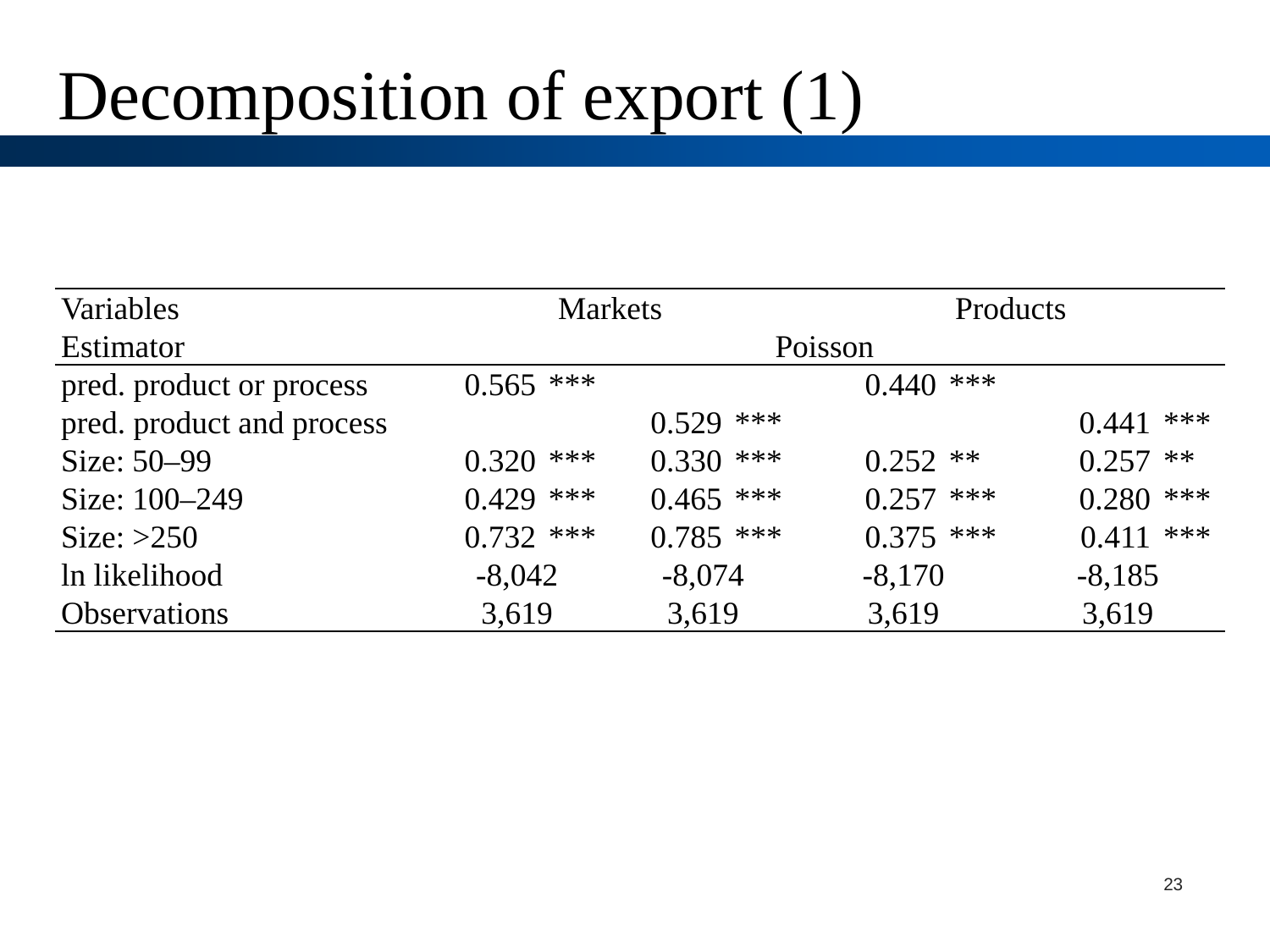# Decomposition of export (2)

|                           | Extensive     |             | Intensive |           |  |
|---------------------------|---------------|-------------|-----------|-----------|--|
|                           |               | Tobit       |           |           |  |
| pred. product or process  | $4.344$ ***   |             | 848 ***   |           |  |
| pred. product and process |               | $4.434$ *** |           | $962$ *** |  |
| Size: 50–99               | $**$<br>1.207 | $1.250$ **  | $267 *$   | $271 *$   |  |
| Size: 100–249             | 0.689         | $0.904$ *   | $-53$     | $-21$     |  |
| Size: $>250$              | $2.129$ ***   | $2.460$ *** | $624$ *** | $669$ *** |  |
| In likelihood             | $-6,279$      | $-6,286$    | $-13,049$ | $-13,050$ |  |
| <b>Observations</b>       | 3,619         | 3,619       | 3,619     | 3,619     |  |